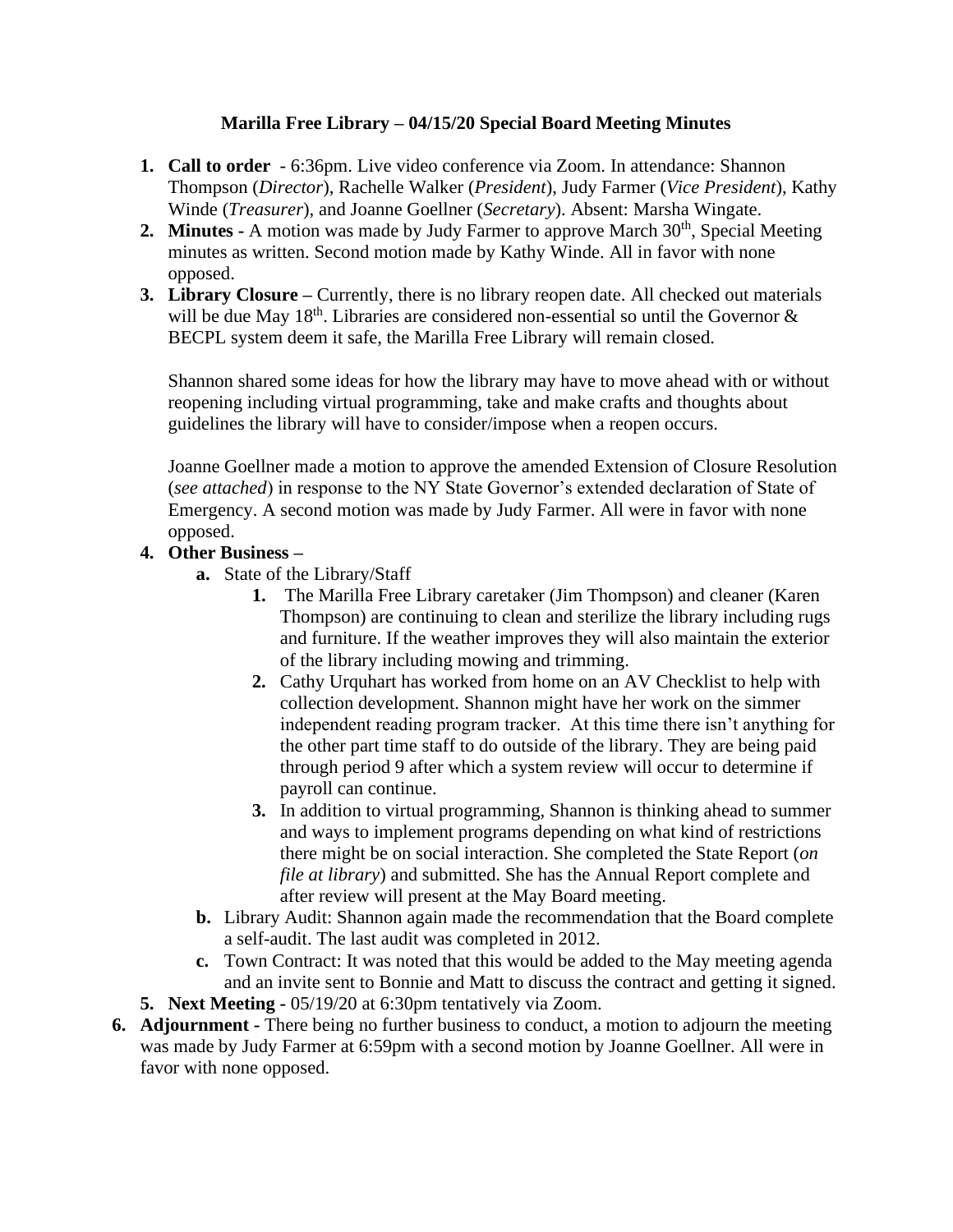## **Extension of Closure Resolution**

Meeting Minutes Respectfully Submitted, April 15, 2020 by Joanne Goellner, Secretary.